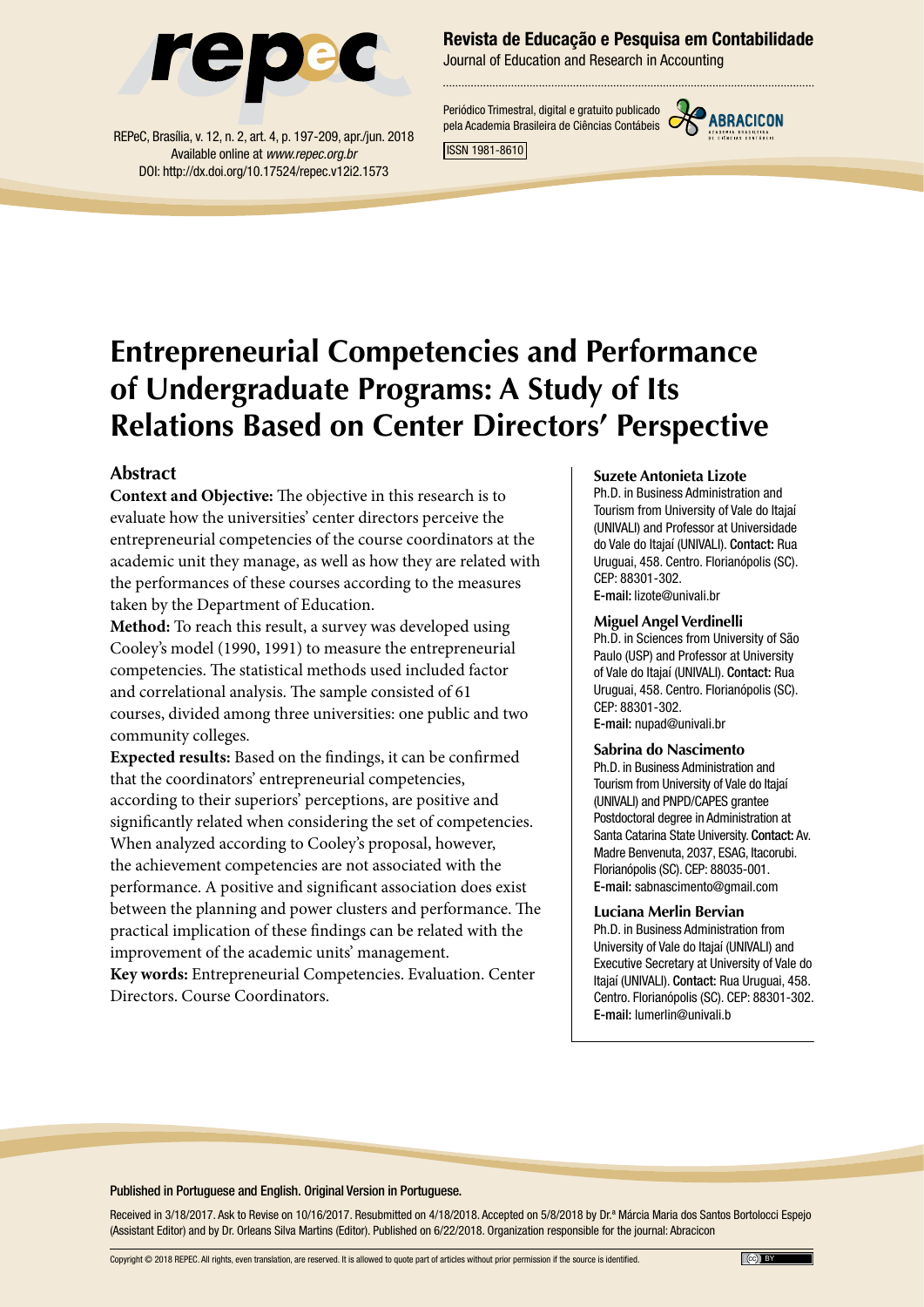

# **1. Introduction**

In emerging countries, one of the main drivers of development is higher education. It is not only responsible for leveraging economic and social advances, but also for transmitting the scientific and cultural experience accumulated by humanity. The importance of higher education and the institutions that promote it is linked to the expansion of cognitive resources, capable of meeting the demands of the changes the contemporary world is going through (Delors & Eufrázio, 1998).

In Brazil, after the enactment of Law 9.394/1996, which establishes the guidelines and bases of national education, there has been a significant increase in the supply of higher education courses and types of establishments. Despite the expanded offer, however, the universities join the set of functions traditionally associated with the transmission of knowledge linked to teaching, research and extension. This set of actions enables the preparation of competent professionals who, in their learning, carry out research on new technologies and innovations that meet the current competitive market and who also perform their social function through the community service.

In their main activity, universities strive to qualify new professionals to meet the needs of the labor market, which expects human capital capable of managing increasingly complex systems, whether in the area of industry, commerce or services. Investments in education contribute to the development of the society one lives in and not only increases the income but also the employability of the individual (Arrazola & Hevia, 2008). Given the changes due to globalization and their reflection in the business world, however, the university is expected not only to address its graduates' employability, but also that it contributes to the learning of entrepreneurship.

Entrepreneurship is a distinctive feature of an individual or even an organization. In the early twentieth century, Schumpeter (1949) defined entrepreneurship as taking risks and responsibilities in the design and implementation of a new business or in the transformation of an existing business. His definition included the idea of creative destruction by referring to the process of change that accompanies radical innovations. That is, for the author, entrepreneurship is an activity that changes the existing balance, with innovation as the main characteristic. McClelland (1971), on the other hand, considers the entrepreneur to be the creator of a new company or the manager who tries to improve an organizational unit by introducing productive changes. From McClelland's research, the study of entrepreneurship skills began as a necessary condition for the success of entrepreneurial initiatives.

At present, companies have been restructuring and rethinking their internal work processes, mainly due to market pressures from consumers, competitors, suppliers, governments and, especially, variables in the macro environment (Shabana, 2010). These restructurings aim to enhance efficiency, with the purpose of better acting in this competitive environment, thus guaranteeing survival in the market.

The impact of changing the competitive environment organizations are inserted in requires a constant search for new markets, new products, new business alternatives and greater efficiency in operating processes. Therefore, it is necessary to innovate. Innovation will be better acknowledged and received if it comes from stimulating environments of free initiative of internal entrepreneurship. (Santos, Lenzi & Casado, 2011). One of the foundations of entrepreneurship is linked to the entrepreneur's profile and the influence of the entrepreneur's emotional structure on the results of organizations or the implementation of innovation projects though. In this process, entrepreneurial organizations need to develop their intrapreneurial culture, while corporate entrepreneurs need to develop their skills and polish them in the framework of the organizational culture (Lenzi, 2008).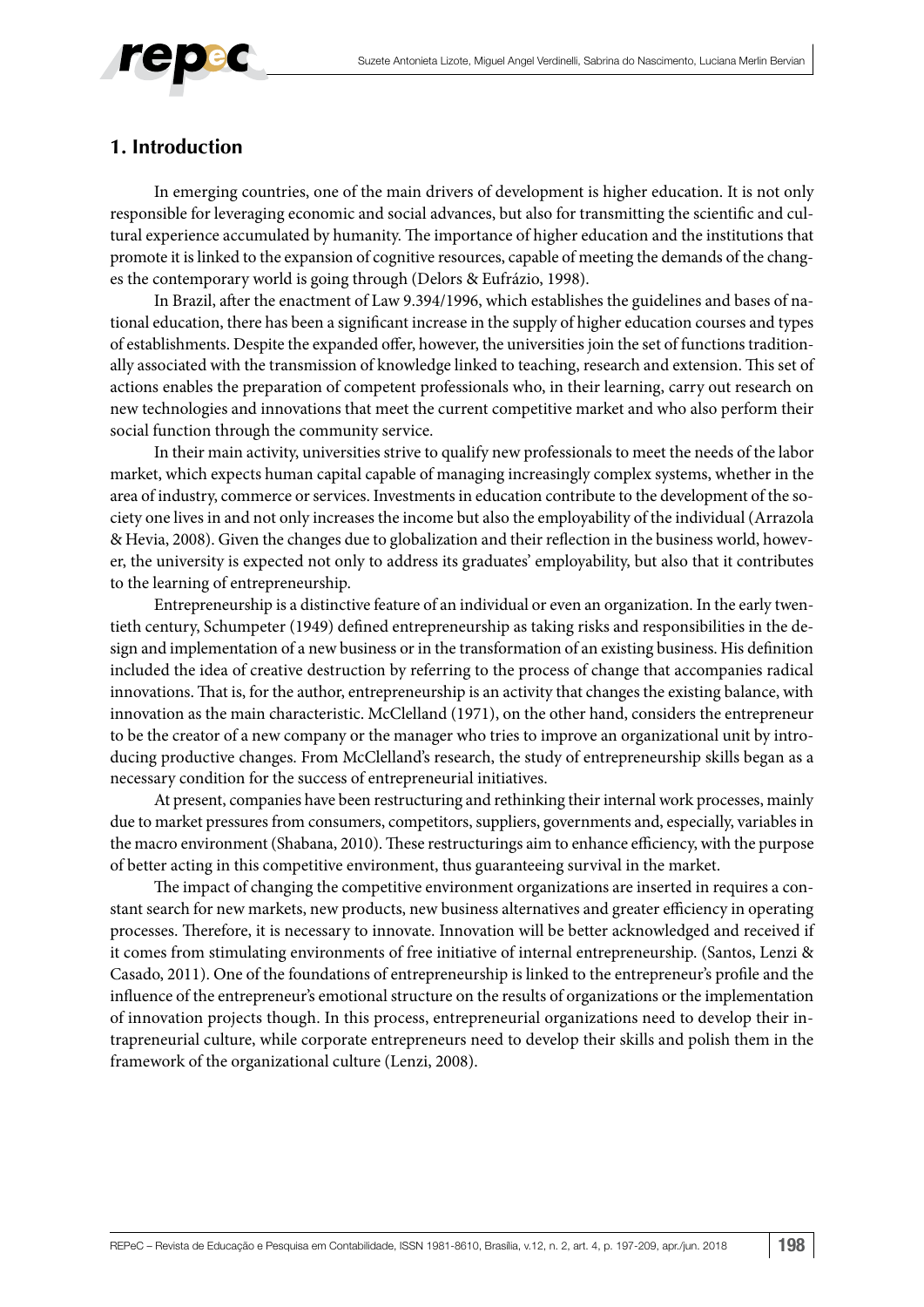

The theories of entrepreneurial culture are rooted in the theories of entrepreneurship. Discussions about this have broken the frontiers of the "new business" and have gained a place on the discussion list of large organizations. This has been occurring due to the growing need for sophistication of the economy and the production and service means, which require the formalization of knowledge that was previously obtained and recognized only empirically (Dornelas, 2008). In this sense, Feuerschütte, Alperstedt and Godoi (2012, p 511) point out that "In the last decades the evolution of the phenomenon of entrepreneurship has intensified as a result of the economic transformations, the reduction of the jobs and the mobilization of the professionals in search of new spaces to expose their talents".

In order to stimulate and develop the intrapreneurial spirit, many companies are investing in development programs for their collaborators. The main challenge is to offer motivation so that their employees can develop intrapreneurial behaviors. Dornelas (2003) comments that companies are starting to change their way of acting, presenting alternatives to stimulate and develop the intrapreneurial spirit of their employees and at the same time increase their profits.

Given this context, the general objective proposed in this study is to evaluate if the center directors perceive in the academic unit's course coordinators the entrepreneurial skills necessary for the course performance according to the measuring of the Department of Education. In order to do so, the managers' perceptions were assessed through a survey (Babbie, 1992) and, after ad hoc statistical procedures, the relationship between the perceived competencies and the performance measure was analyzed.

Studies of this nature can contribute significantly to teaching practices, seeking to direct actions in the scope of higher education that stimulate the presence of entrepreneurs as future agents of innovation. Likewise, the results achieved and their articulation with the theoretical framework can permit the planning of actions that contribute to the area of entrepreneurship at other educational levels.

After this introduction, the structure of this paper comprises the theoretical contribution necessary to understand the items to be studied, namely, entrepreneurial culture; intrapreneurship and entrepreneurial skills. Next, the methodological procedures are described, followed by the description and analysis of the data, where the obtained results are shown. Finally, the final considerations of the research and the bibliographic references used are presented.

# **2. Theoretical Framework**

Next, the entrepreneurial culture and intrapreneurship and entrepreneurial skills are discussed.

### **2.1 Entrepreneurial culture and intrapreneurship**

Entrepreneurship is an emerging and ever-evolving field of research, encompassing the themes of creation, innovation, and expansion of new ventures in the individual and organizational dimensions, with emphasis on intrapreneurship in existing organizations (Antoncic & Hisrich, 2003).

Today, as Shabana (2010) argues, companies are restructuring and rethinking their internal work processes due to market pressures from consumers, competitors, suppliers, governments and, above all, macro-environmental variables. Intrapreneurship is not only a way of seeking to increase the level of productivity and innovation of organizations, as Pinchot (1985) puts it. It is a form of coordination of the work and business processes in a more integrated way. In the same vein, Filion (2004) points out that, in order to be intrapreneurs, people need to have a high level of commitment to what they do and should be able to at least sustain the continuity of the action they initiate.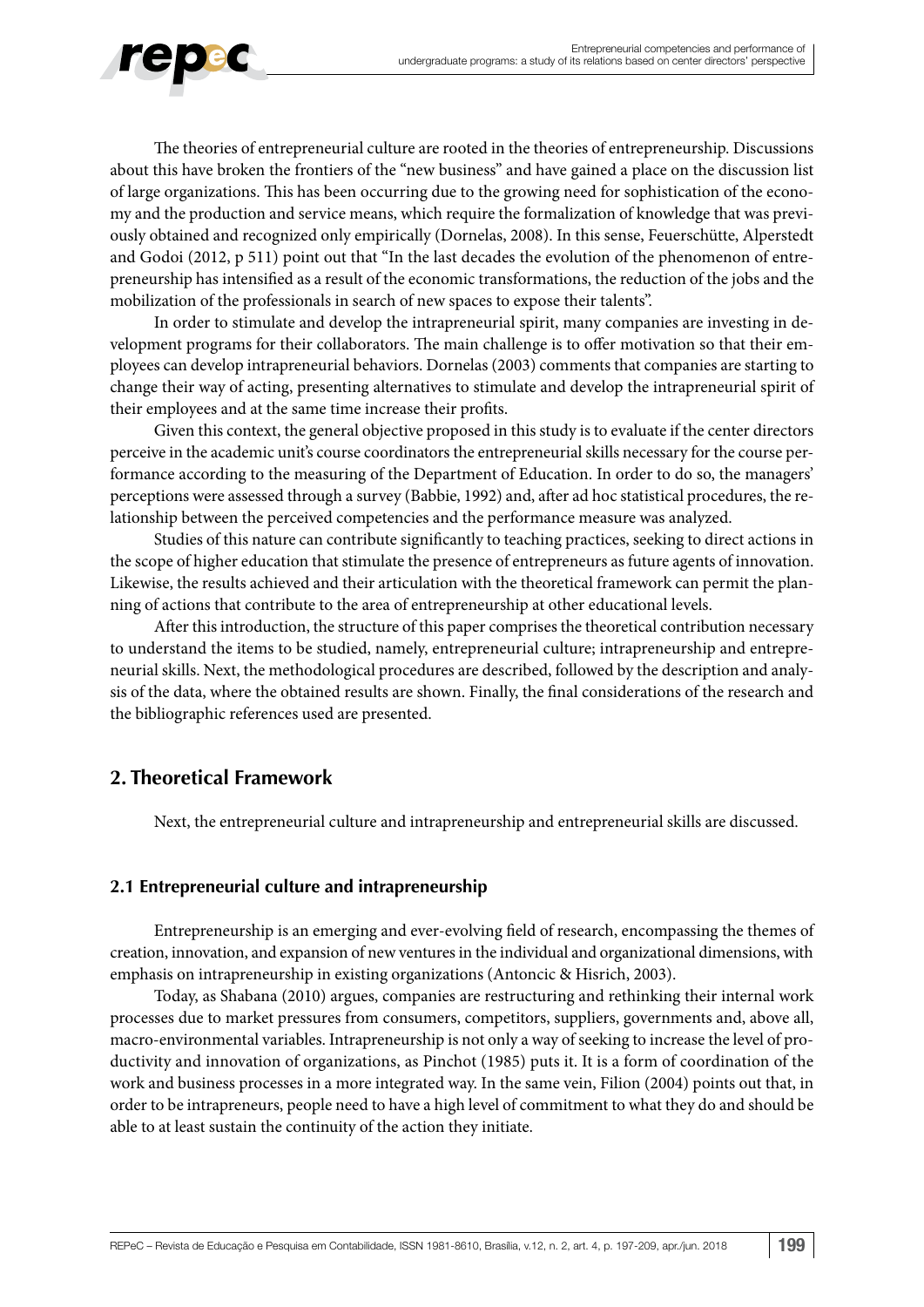

The ascent of intrapreneurship is closely related to the consolidation of an entrepreneurial culture. Culture as a concept has a diversified and extensive trajectory and can be used to represent sophistication. For example, naming a person as "cultured" may be used to describe customs and rituals that societies develop. In recent decades, it has referred to the climate and the practices the organizations develop when dealing with people (Schein, 2009).

The network of relationships between the economic environment and the influences of the manager's entrepreneurial culture needs to be open to changes. It is complex and constituted by external factors that are in constant interaction with the organization's internal factors. In addition, it serves to sustain the corporate culture, influences its performance and its ability to learn from the external environment and, therefore, its ability to be competitive. In this network, the economic environment itself and the relationship between the organization and the market stand out as external factors. Regarding internal subjective factors, relationships involve the human resources' characteristics and openness to change. Entities that do not develop the ability to perceive internal and external stimuli quickly and therefore transform them into new projects/improvements are bound to be excluded from the market (Minguzzi & Passaro, 2000).

Minguzzi and Passaro (2000) argue that external environmental factors can only be modified in the long run and that the economic environment is composed of actors present in the environmental system where the company operates (customers, suppliers, competitors, management, consultants). According to them, the entrepreneurial culture is constituted by subjective and internal factors of the organization and the entrepreneur. They refer to the entrepreneur's behavioral as a component of the entrepreneurial culture, emphasizing that the "cultural inventory" consists of the entrepreneur's personal qualities.

This conceptual discussion has made managers look for a "correct type of culture", aiming for it to serve as a reference to herald certain values. In this sense, managers associate organizational culture with effective performance, in a relationship in which, the stronger the culture, the more effective the organization (Schein, 2009). In addition, being a code of values and beliefs that shape a firm's decision-making patterns, the organizational culture drives its behavior in order to block a strategy or serve as a catalyst for it. It is typically triggered from the top down, starting from the main manager (Goodes & Company, 1999).

The entrepreneurial culture is shaped by factors that mainly involve the entrepreneurial profile, which in turn interferes in organizational performance, and innovation. Innovation is directly related to the ability to develop new technologies aiming for competitive advantages. A key point to be stressed is that the various fragments of behavior and culture, which involve the understanding of innovation, need to be built on the basis of a manager's systematic skill set or patterns of thinking and acting. And this building creates possibilities to implement innovative actions throughout the organization (Dougherty, 2004).

Considering that people are resources and that the profile of the manager shapes the culture of the company, it is emphasized that the organization that fosters an entrepreneurial culture may stand out in relation to its competitors if it presents a set of distinguished resources and resource-based entrepreneurial management. In addition, Porter's position (1981) emphasizes that the improvement in the organizational performance innovates and updates the competitive advantages over time.

The corporate entrepreneur is the employee who stands out for his actions in the organizational environment, that is, who is an integral part of the entity. Intrapreneurs are agents of change because they are individuals who have ideas and turn them into profitable realities for the company. Pinchot (1985) already pointed out that the internal entrepreneurs are endowed with distinguished qualities and that the perceived characteristics highlight the innovative profile. This author points out that they are those who, based on an idea, receiving freedom, incentive and resources, dedicate themselves enthusiastically in transforming this idea into a successful product. Jennings and Young (1990) emphasize that corporate entrepreneurship is the process of developing new products or processes.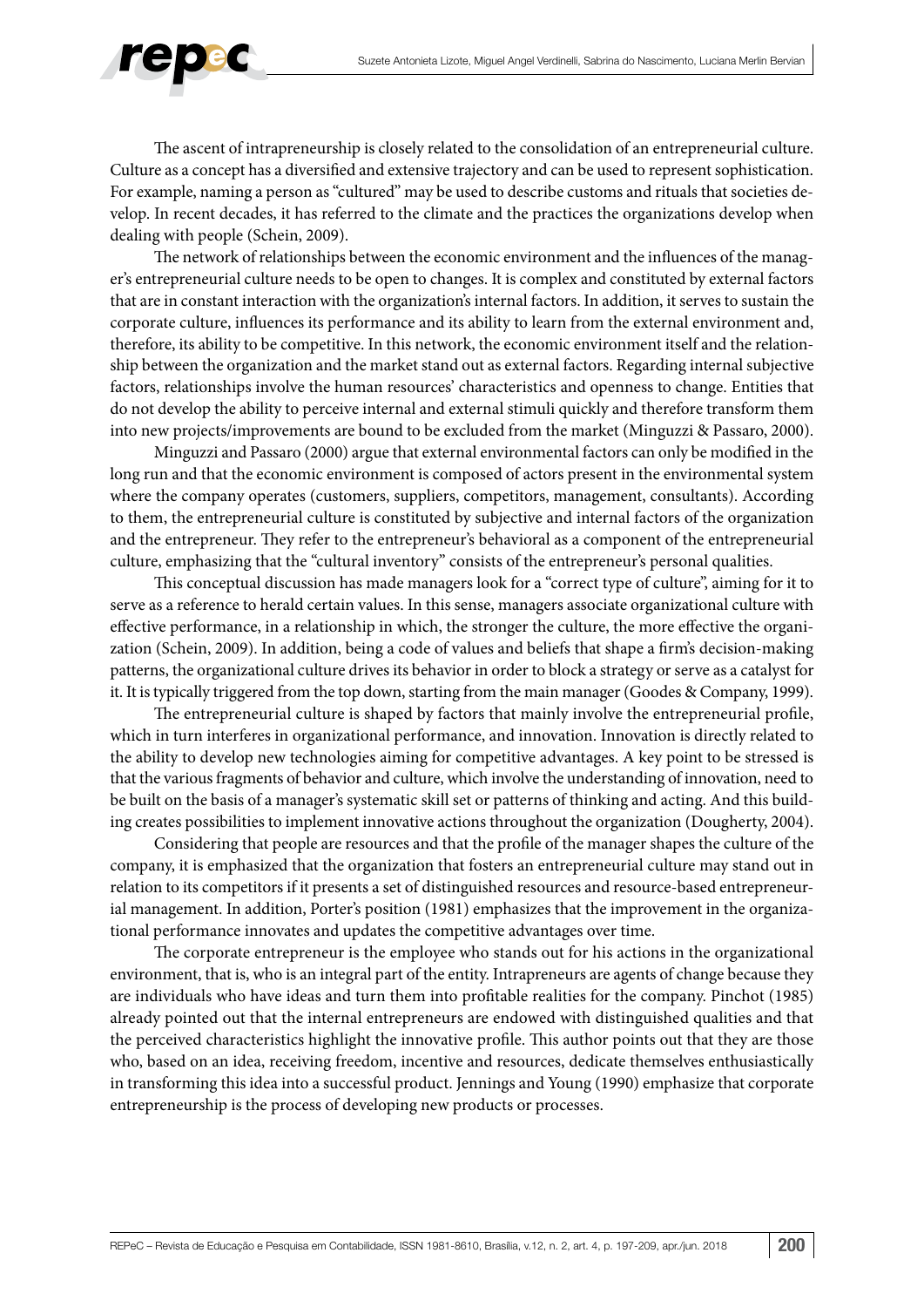

Wunderer (2001) mentions that the intrapreneur is an employee of the company who innovates, identifies and creates business opportunities, assembles and coordinates new combinations or arrangements of resources to add value. This assertion complements the concept developed by Pryor and Shays (1993), who pointed to intrapreneurship as the creation of an environment in which innovation can flourish and transform ordinary people into successful entrepreneurs who take on responsibilities and roles within the company.

Longenecker and Schoen (1975) established three core components of corporate entrepreneurship: 1) innovation - entrepreneurship is associated with innovative or creative action and involves the creation of products, services, processes, business, markets, alternative materials and structural changes in the organization; 2) autonomy - the entrepreneur should enjoy autonomy to make the decision to use resources, set goals, choose strategies for action and seek relevant opportunities; and 3) risk proneness - every entrepreneurial initiative involves some degree of risk and, the greater the factor of innovation, the greater the uncertainty.

Intrapreneurship consists of a system that accelerates innovations within organizations, as Pinchot (1985) argues, exploiting opportunities and aiming to earn above-average returns by making better use of the collaborators' entrepreneurial talents. These, in turn, are free to act, although with constraints as they are not the owners of the business. According to Zilber and Brancalião (2008) however, this action should take into account the environment the company is inserted in and the identification of opportunities that can generate new business.

### **2.2 Entrepreneurial competencies**

The interpretations on competence are based on the conceptions of different areas of the human and social sciences, based on which their foundations and concepts are elaborated. Among the models, it is important to highlight the model that considers that competence needs to be observed in the action to be identified and understood. And as a result of its expression, it reveals how the subject articulates his resources to face situations of work and personal life. It can thus be understood as a construct that encompasses different personality traits, skills and knowledge.

From an organizational perspective, Prahalad and Hamel (1990) explain that competence would be the ability to combine, mix and integrate resources, products and services. Le Boterf (1997, 2003), from an individual perspective, states that it is not just a state or knowledge that one has and is not the result of training. According to him, competence is a concept under construction, is based on individual characteristics and will arise in the professional context.

Another definition from the same individual perspective is that of Durand (2006), who considers it as a broad combination of personal characteristics, skills and knowledge, which result in behaviors that can be evaluated and observed. On the other hand, competence according to Nassif, Andreassi and Simões (2011, 38) "can be considered as a final level of an individual's characteristic, approaching different personality traits, abilities and knowledge, starting from the influences of experiences, training, education, family and other demographic variables". Drejer (2002) defines it as a phenomenon composed of four elements: technology, people, organizational structure and organizational culture. In this same sense, Paiva Jr, Guerra, Oliveira, & Alves (2006) affirmed that they are necessary at the individual, group, organizational and societal levels and that entrepreneurial competencies reflect effective actions of the entrepreneurial leader, being framed at the individual level. According to Munck, Souza and Zagui (2012, p. 378) "when observing individual competencies as a development tool, the organization will be concerned with carrying out a planning that envisions this as a promising device for emancipating organizational competencies".

According to Snell and Lau (1994), entrepreneurial competencies are the combination of entrepreneurial actions, being a body of knowledge, motivations or directions, attitudes or views that can contribute to the devising or practice of the business in different ways. Man and Lau (2000), in turn, consider competencies to be superior characteristics that make the individual stand out due to different personality traits, skills and knowledge, manifested in attitudes. As Le Boterf (2003) adds, these traits are influenced by traditional and family education and experience.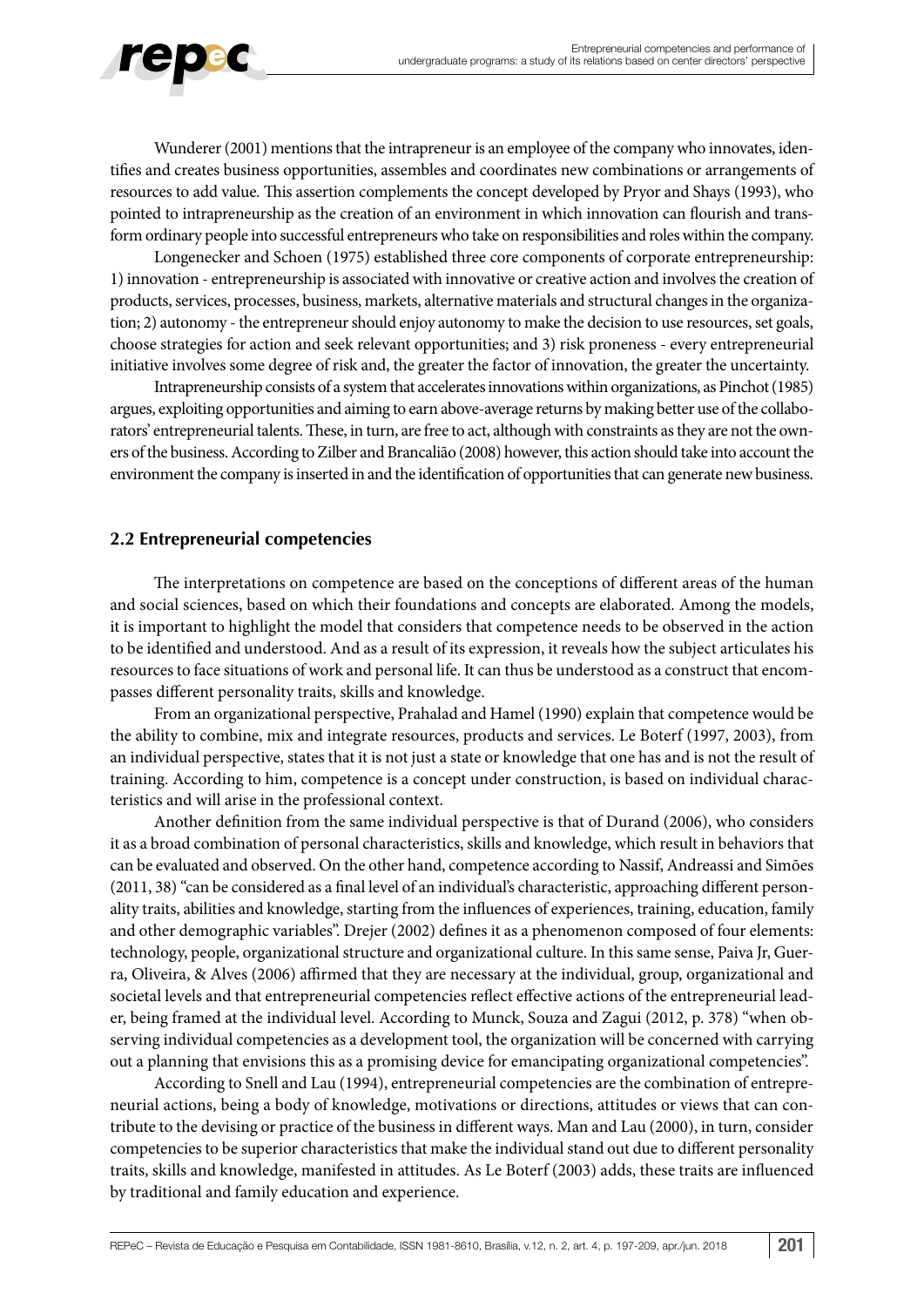

For Antonello (2005), entrepreneurial competencies are a set of skills and attitudes that enable individuals to print their vision, strategies and actions in the creation of tangible and intangible value for society. In this same line of thought, Lenzi (2008) and Santos, Lenzi and Casado (2011) argue that they originate in the constant results of corporate entrepreneurs. Lenzi (2008:46) states that "just as a person can polish his own skills, an entrepreneur can build and tailor his individualities to create entrepreneurial competence."

Through a theoretical review, Mitchelmore and Rowley (2010) presented four categories of competency analysis: a) business and management competencies: focus on resource development, operational and strategic aspects; b) human competencies and relationships: focus on culture, leadership and people; c) conceptual and relationship competencies: focus on communication, relationship with stakeholders and decision making; and, d) entrepreneurial competencies: focus on innovation.

Based on Rosa and Lapolli (2010), Schmitz adopted as a concept of entrepreneurial competence the "behavior, skill and attitude of an individual who, in the face of critical work situations, gets inspired to seek solutions, which will result in institutional benefit and fulfillment of the individual's need for accomplishment". His qualitative study, developed in the university context with institutional managers, showed that independence and self-confidence were the most recurrent.

Developing a quantitative research in order to identify the entrepreneurial skills and to be able to relate them to the different aspects of the entrepreneurs and the businesses they develop implies the use of classifications. Among the existing ones, for this study, the classification by Lenzi (2008) was chosen. It is based on the work of Cooley (1990, 1991), which highlights ten characteristics of entrepreneurial conduct, grouped into three clusters, namely:

- 1. achievement cluster, consisting of the search for opportunities and initiatives (BOI), calculated risk-taking (CRC), demand for quality and efficiency (EQE), persistence (PER) and commitment (COM);
- 2. planning clusters, which encompasses the search for information (BDI), establishing goals (EDM), and systematic planning and monitoring (PMS);
- 3. power cluster, including persuasion and networking (PRC) and independence and self-confidence (IAC).

This model is currently used by the United Nations Development Program (UNDP), and also by the Brazilian Micro and Small Business Support Service (SEBRAE), for entrepreneurship training programs such as the Program for Entrepreneurs and Future Entrepreneurs (EMPRETEC).

# **3. Material and Methods**

The data for this study were produced with the center directors (or equivalent position) at three universities, being one public and two community colleges. For this purpose, a survey was carried out using a questionnaire, in which the respondents were asked to evaluate the competencies of the course coordinators (or equivalent position) who are subordinate to them. All the directors received the research instrument in person due to the confidentiality of the data.

The questionnaire, in accordance with Cooley's (1990, 1991) proposal, contained a first part related to the entrepreneurial competencies of the achievement cluster, including: search for opportunities and initiatives (BOI), calculated risk-taking (CRC), demand for quality and efficiency (EQE), persistence (PER) and impairment (COM). The second part included all three competencies of the planning cluster: search for information (BDI), setting goals (EDM), and systematic planning and monitoring (PMS). Finally, the third part comprised the two competencies of the power cluster, which are related to persuasion and networking (PRC) and to independence and self-confidence (IAC).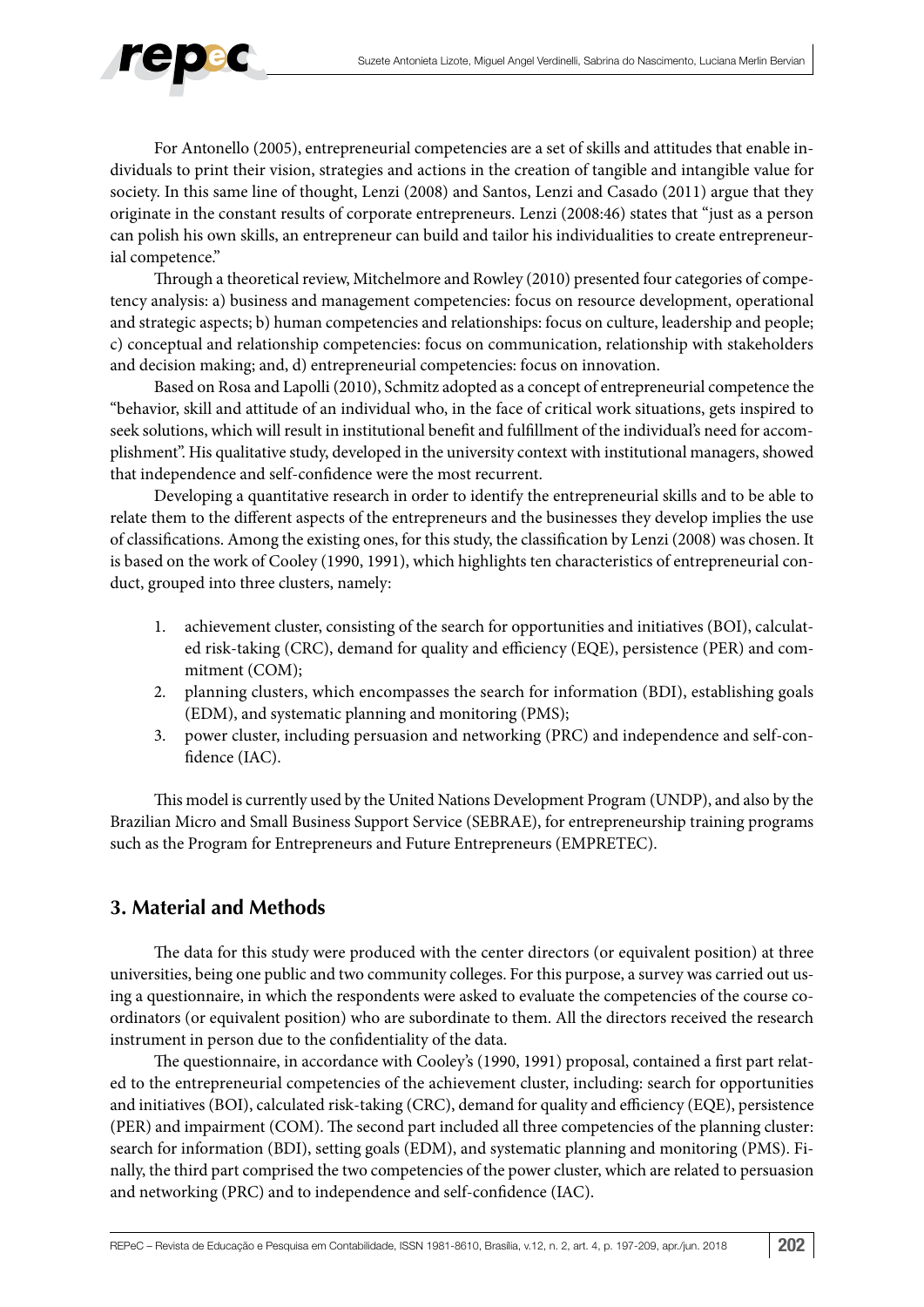

For each of the competencies, the center director answered three questions regarding the competency he believed the coordinator possessed. The answers were to be given on a five-point interval scale, and then the three values were added up for statistical processing. Scores equal to or greater than twelve (12) indicate the presence of this competency.

Sixty-one (61) questionnaires were considered in which there were no missing data in any of the thirty questions. Of this number, thirteen came from the public university and the remaining 48 were distributed equally between the two community colleges. In the data processing, the factorial model and correlation analysis were used.

The analysis of common and specific factors, commonly called factor analysis, was used in an exploratory way. Before performing the analyses, Cronbach's alpha coefficient was calculated for the set of the ten competences and the item-total correlation, according to the procedure suggested by Churchill Jr. (1979). Next, the Kaiser-Meyer-Olkin (KMO) and Bartlett's sphericity tests (BST) were used to confirm the feasibility of using factor analysis. To extract the factors, the principal components method was used, which does not require multinormality, and the factors were extracted according to the Kaiser criterion, that is, based on eigenvalues greater than one when using the correlation matrix to generate those values.

Other restrictions applied were that the factor loadings should be greater than or equal to 0.60 in magnitude and the commonality greater than or equal to 0.4. The variance extracted by the factor in the case of one-dimensionality should be greater than or equal to 50%. The Kolmogorov-Smirnov test was used to evaluate the normality of the distribution of the sums of the three values for each competence, and asymmetry and kurtosis were calculated (Hair Jr., Black, Babin, Anderson, & Tatham, 2009). Finney and DiStefano (2006) state that data with asymmetry coefficients of up to 2 and kurtosis up to 7, in module, can be considered almost normal.

The factor scores for the different courses were then generated. In order to do so, we used the ten competences as a set and also separately, according to the clusters proposed in Cooley's model, that is, achievement, planning and power. Factor scores were used to evaluate the relation between competencies and course performance, measured by the preliminary course concept (CPC) the Department of Education assigns through a specific method. These concepts are available on the homepage of the Brazilian Institute of Educational Studies and Research Anísio Teixeira - INEP.

# **4. Results**

The competency data in the sample obtained, which comprised 61 valid questionnaires and 30 variables, were transcribed to a spreadsheet for preprocessing. Initially, the values attributed by the center directors were added to the competencies of the coordinators and ten new variables were created. The value 12 was taken as an indicator that the competency was present in the coordinator according to the center director.

Thus, the competency that was most present was the search for information (BDI) with 46 occurrences, followed by persuasion and networking (PRC) with 42 and commitment (COM) with 40 scores equal to or higher than 12. The least frequent competencies were (BOE) with only 29, demand for quality and efficiency (EQE) and setting goals (EDM) with 30 occurrences of values equal to or greater than 12. In the evaluation of the center directors, 12 coordinators possess the ten manifest competencies and nine others have no added score equal to or higher than 12, which means that they do not manifest any competency according to the directors.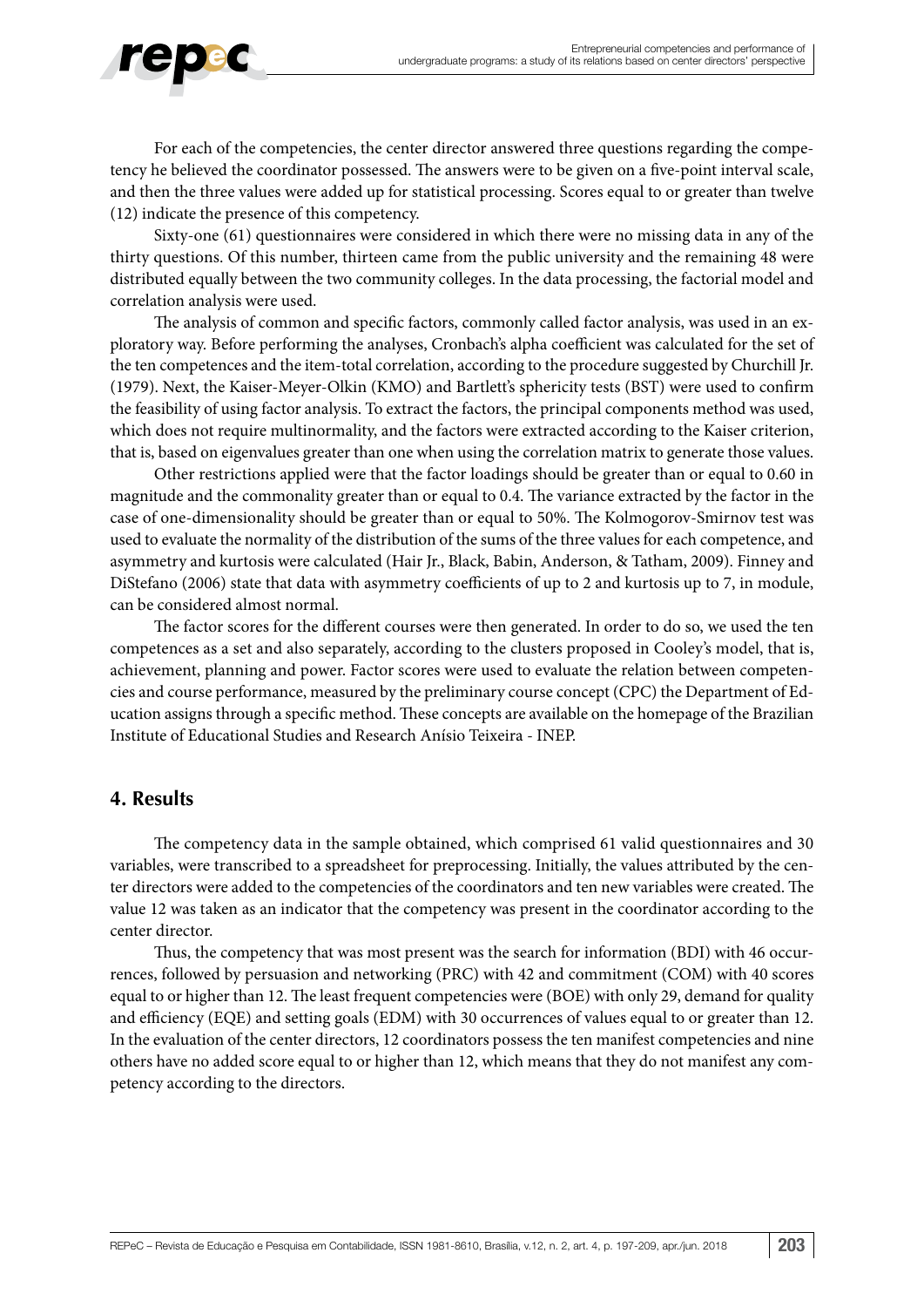

Then, before carrying out the factorial analyses, the procedures described in the previous section were performed. Thus, following the suggestion by Churchill Jr. (1979), reliability was evaluated through Cronbach's alpha and item-total correlations to confirm the fit of the data. Cronbach's alpha corresponded to 0.9084, well above the suggested minimum of 0.7. In turn, the item-total correlations were higher than 0.5 for all competencies. In both cases, it is confirmed that the data are fit to proceed with the factor analysis. Ratifying this condition, the KMO and BST tests were performed. The coefficient for the Kaiser-Meyer-Olkin test was 0.814 and the p-value of Bartlett's test was 0.000. Thus, it was verified that the data are feasible for processing using factor analysis.

Although the extraction method used in the factor analysis does not require multinormality, the normality of each of the competencies was evaluated, considered as the sum of the values of the three questions used. Therefore, the Kolmogorov - Smirnov test was used and, because the presence of normality had to be rejected for all ten competencies, asymmetry and kurtosis were calculated. As shown in Table 1, all values are within the ranges suggested by Finney and DiStefano (2006) to be considered quasinormal.

#### Table 1

| <b>Competencies</b>                                   | <b>Mean</b> | <b>Standard</b><br><b>Deviation</b> | <b>Asymmetry</b> | <b>Kurtosis</b> |
|-------------------------------------------------------|-------------|-------------------------------------|------------------|-----------------|
| <b>BOI</b> - Search for Opportunities and Initiatives | 10.98       | 2.419                               | $-0.514$         | 0.099           |
| <b>CRC - Calculated Risk-Taking</b>                   | 11.66       | 1.999                               | $-0.399$         | $-0.193$        |
| EQE - Demand for Quality and Efficiency               | 11.10       | 2.166                               | $-0.263$         | $-0.923$        |
| <b>PER - Persistence</b>                              | 11.72       | 2.318                               | $-0.637$         | 0.069           |
| COM - Commitment                                      | 12.31       | 2.248                               | $-0.422$         | $-1.095$        |
| <b>BDI</b> – Search for Information                   | 12.39       | 2.131                               | $-0.718$         | 0.895           |
| <b>EDM - Establishing Goals</b>                       | 11.10       | 1.981                               | $-1.179$         | 1.955           |
| <b>PMS - Systematic Planning and Monitoring</b>       | 11.69       | 2.384                               | $-0.509$         | $-0.408$        |
| <b>PRC - Persuasion and Networking</b>                | 12.16       | 2.091                               | $-0.621$         | $-0.156$        |
| IAC - Independence and Self-Confidence                | 11.56       | 2.592                               | $-1.089$         | 1.211           |

### **Descriptive statistics of competencies**

**Source:** research data (2014).

Next, the exploratory factor analyses were executed, through which further adjustments were made. The competencies were addressed using the sets of the model by Cooley (1990, 1991) and considering the ten competencies simultaneously. When using the minimum values described in the methodological procedures, the factors presented in Table 2 were obtained.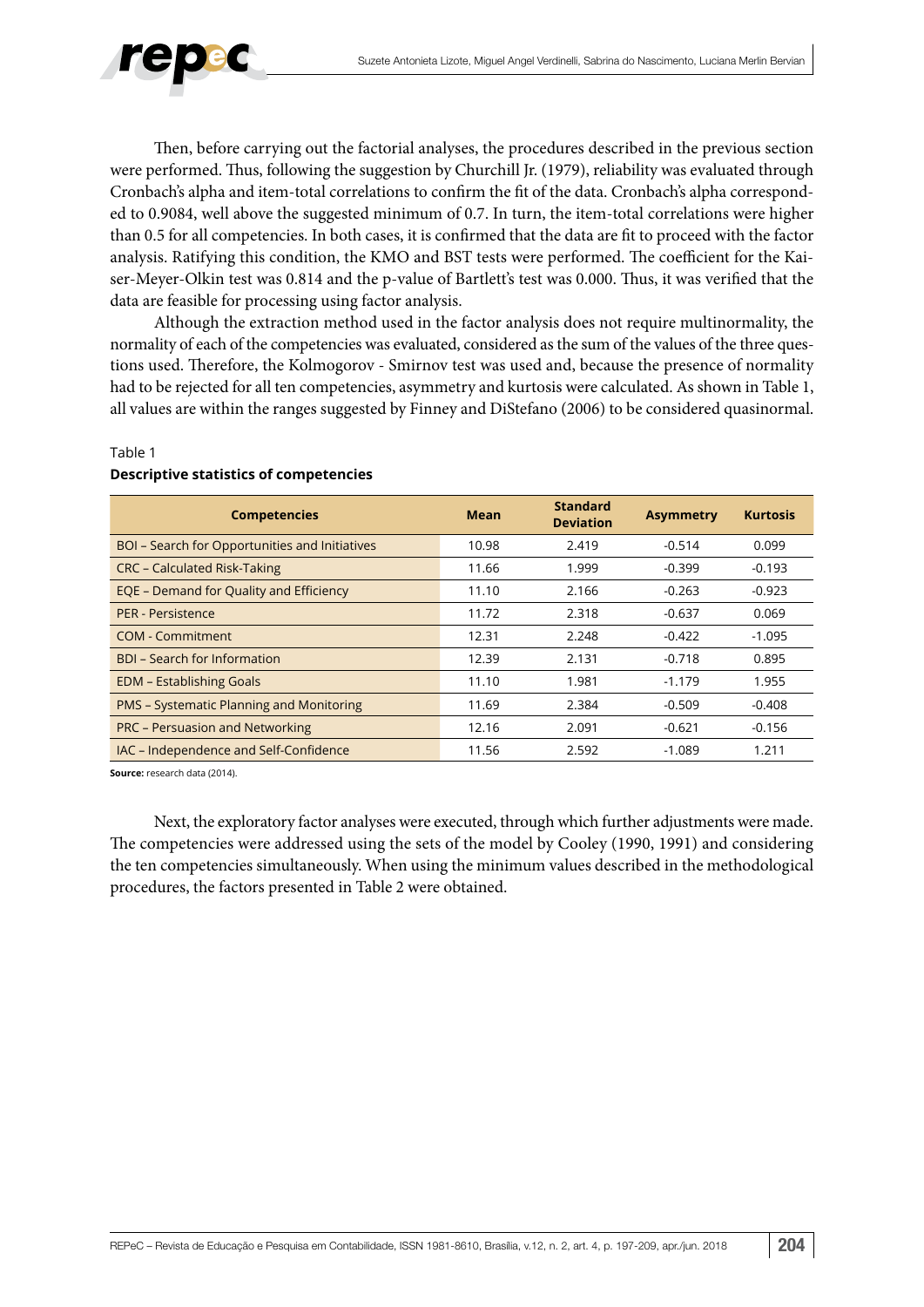

### Table 2

### **Factor loadings, explained variance and percentage of variance extracted by the factor for the set of competencies as a whole and for the achievement, planning and power clusters**

| <b>Competency</b> | <b>Factor 1</b> | <b>Competency</b> | <b>Factor 1</b> | <b>Competency</b> | <b>Factor 1</b> | <b>Competency</b> | <b>Factor 1</b> |
|-------------------|-----------------|-------------------|-----------------|-------------------|-----------------|-------------------|-----------------|
| <b>CRC</b>        | $-0.8600$       | <b>BOI</b>        | $-0.6898$       | <b>BDI</b>        | $-0.6747$       | <b>PRC</b>        | 0.8534          |
| EQE               | $-0.8075$       | <b>CRC</b>        | $-0.8811$       | <b>EMD</b>        | $-0.8428$       | IAC.              | 0.8534          |
| <b>COM</b>        | $-0.7819$       | EOE               | $-0.8609$       | <b>PMS</b>        | $-0.8666$       | Var. Expl.        | 1.4564          |
| <b>BDI</b>        | $-0.6486$       | <b>COM</b>        | $-0.8648$       | Var. Expl.        | 1.9165          | % of Var.         | 0.7282          |
| <b>EDM</b>        | $-0.7682$       | Var. Expl.        | 2.7412          | % of Var.         | 0.6388          |                   |                 |
| <b>PMS</b>        | $-0.8209$       | % of Var.         | 0.6853          |                   |                 |                   |                 |
| <b>PRC</b>        | $-0.7651$       |                   |                 |                   |                 |                   |                 |
| <b>IAC</b>        | $-0.6122$       |                   |                 |                   |                 |                   |                 |
| Var. Expl.        | 4.6481          |                   |                 |                   |                 |                   |                 |
| % of Var.         | 58.10           |                   |                 |                   |                 |                   |                 |

Legend:

BOI – Search for Opportunities and Initiatives CRC – Calculated Risk-Taking EQE – Demand for Quality and Efficiency PER – Persistence COM – Commitment BDI – Search for Information EDM – Establishing Goals PMS – Systematic Planning and Monitoring PRC – Persuasion and Networking IAC – Independence and Self-Confidence Source: research data (2014).

With each of the factors extracted in the multivariate analysis, the factor scores were calculated for the different courses. Then, the correlation analyses with the preliminary course concept (CFC) coefficients were executed, taken from the homepage of the Brazilian Institute of Educational Studies and Research Anísio Teixeira – INEP.

The analysis of the relationship between the factor scores deriving from the joint processing of the set of competencies, excluding the search for opportunities and initiatives (BOI) and persistence (PER), and the preliminary course concept (CPC), a correlation was found between these variables. In Table 3, the correlations between the competencies and the CPC were shown.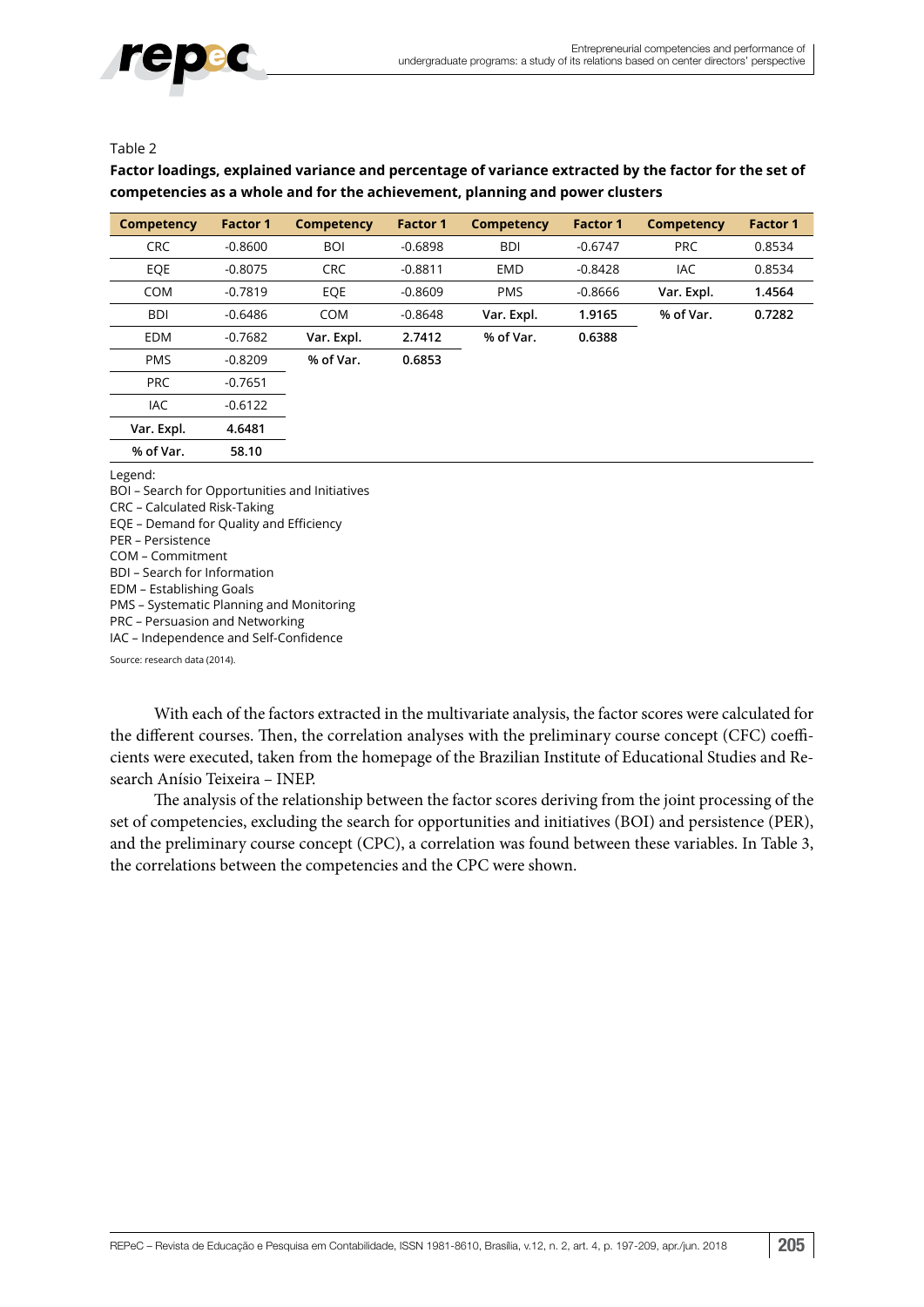#### Table 3

### **Correlations between preliminary course concept (CPC) and factor scores of set of competencies (a) and clusters: achievement (b); planning (c); and power (d).**

| <b>Correlation (A)</b>           | <b>Set</b>         | <b>Preliminary Course Concept (CPC)</b> |
|----------------------------------|--------------------|-----------------------------------------|
|                                  |                    | 0,2563                                  |
| Set                              |                    | $P = 0.046$                             |
|                                  | 0,2563             |                                         |
| Preliminary Course Concept (CPC) | $P=0,046$          | 1                                       |
| <b>Correlation (B)</b>           | <b>Achievement</b> | <b>Preliminary Course Concept (CPC)</b> |
| Achievement                      |                    | 0,1593                                  |
|                                  | 1                  | $p=0,220$                               |
| Preliminary Course Concept (CPC) | 0,1593             |                                         |
|                                  | $p=0,220$          | 1                                       |
| <b>Correlation (C)</b>           | <b>Planning</b>    | <b>Preliminary Course Concept (CPC)</b> |
| Planning                         | 1                  | 0,2571                                  |
|                                  |                    | p=0,046                                 |
| Preliminary Course Concept (CPC) | 0,2571             |                                         |
|                                  | $p=0,046$          | 1                                       |
| <b>Correlation (D)</b>           | <b>Power</b>       | <b>Preliminary Course Concept (CPC)</b> |
|                                  | 1                  | 0,2963                                  |
| Power                            |                    | $p=0,020$                               |
|                                  | 0,2963             |                                         |
| Preliminary Course Concept (CPC) | $p=0,020$          | $\mathbf{1}$                            |

**Source:** research data (2014).

As presented in Table 3a, a positive and statistically significant (p < 0.05) association exists. For the achievement cluster, the calculation of the linear correlation coefficient did not demonstrate a significant result, as shown in Table 3b, which reveals a p-value superior to 0.05. For the planning cluster, the scores are again significantly correlated with the CPC (Table 3c). The same is true for the factor scores of the power cluster (Table 3d).

# **5. Final considerations**

The purpose of this research was to analyze the relationship between the entrepreneurial skills the center directors perceive in the coordinators of the courses under their administrative responsibility and the performance of the courses those teachers coordinate. Therefore, a representative sample of 61 courses was selected, belonging to three universities in the state of Santa Catarina, being one public and free and two community and paid colleges. Thus, the main research problem was to evaluate if the perceived competencies are associated with the performance of the several courses, according to the measure the Department of Education uses, through the indicator called the preliminary course concept.

Before looking for the answer to this question, the behavior of the ten entrepreneurial competencies in Cooley's model (1990, 1991) was analyzed in the sample, chosen to develop this study. Thus, the data were processed considering the sum of the three questions that measured each of them. The results indicated that the three clusters they were divided in, according to the model, are not confirmed as dimensions of the construct when factor analysis was performed. The solution obtained was one-dimensional after the exclusion of the competencies search for opportunities and initiatives and persistence.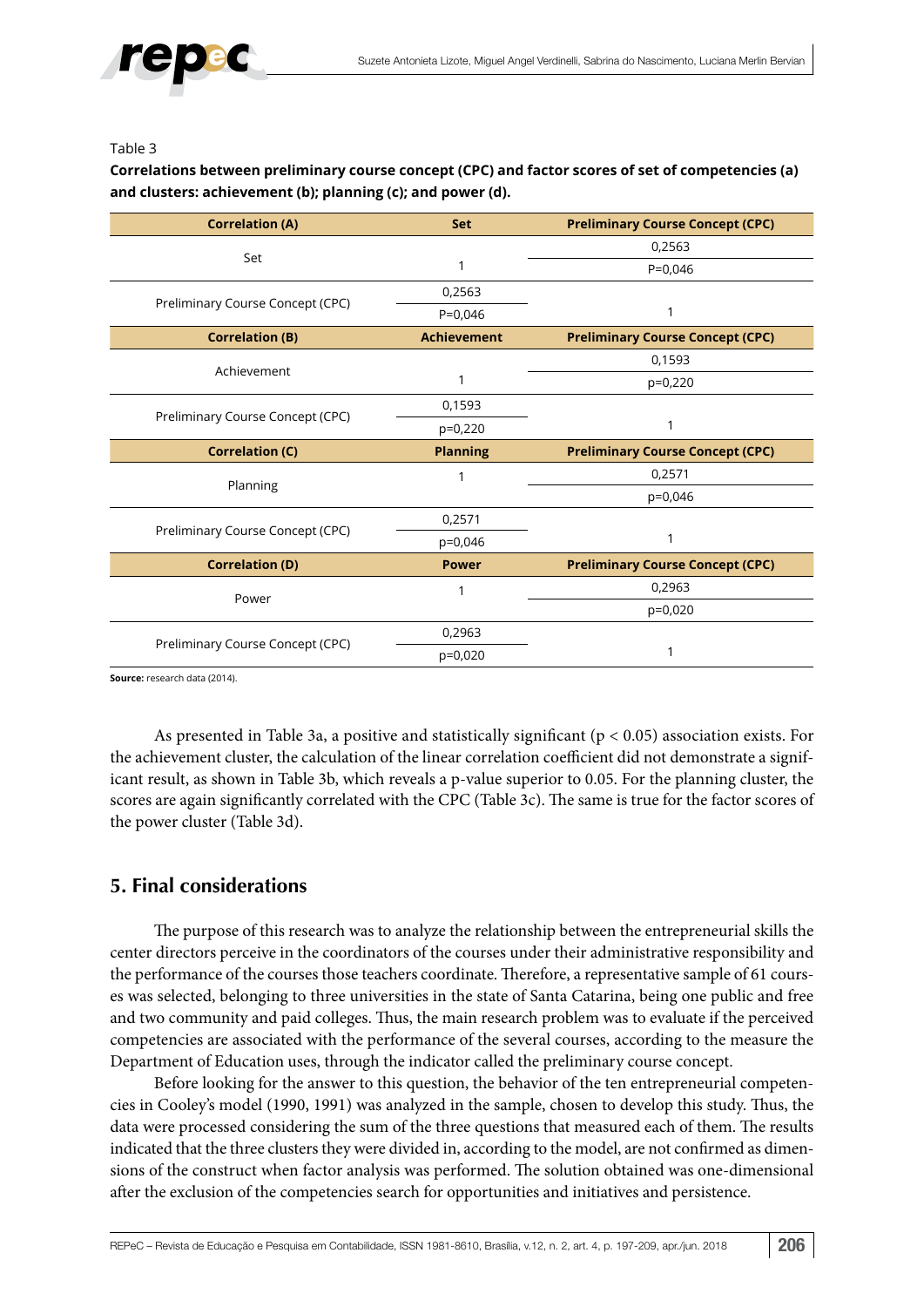

Regardless of this condition, individual analyses were also performed for each of Cooley's proposed clusters of achievement, planning and power. It was verified in these analyses that the planning cluster exhibits erratic behavior according to the center directors, with the competency that refers to persistence differing from the other four.

After recognizing those conditions, the associations that motivated this study could be evaluated. Consequently, the data treatment was divided into two different moments: one in which the construct was addressed generally and another where each cluster of the Cooley model was considered independently.

As a response to the initial inquiry, it can be concluded that the entrepreneurial skills the coordinators possess, according to the center directors, are positive and significantly related to the performances of the courses those teachers coordinate. When separating the competencies according to the clusters they were divided in according to the model used, however, shows that it is the achievement cluster that is not significantly linked to the performance. This is consistent with the fact that all the competencies the directors perceived behave in a one-dimensional way when excluding two of them that belong to the achievement cluster.

These findings may contribute to the improvement of academic management from both the theoretical and practical points of view. In the first aspect, by putting up for debate the importance of entrepreneurship not only for student training, but also as a necessary action for the managers to consider. From the practical point of view, it is the responsibility of the center directors to monitor the performance of the courses, taking into account the entrepreneurial capacity they perceive in the coordinators. According to the results presented here, the achievement cluster can be emphasized, as planning and power are clearly associated with performance.

Some limitations may be mentioned, such as not having considered in the analyses the coordinators' self-assessment of their entrepreneurial skills or how long the directors and coordinators have occupied their mandate. It is therefore suggested that future studies include other aspects that may enhance the understanding of the results achieved. In this sense, a topic of greater academic and practical interest is to analyze the entrepreneurial orientation the course, the center or the university itself can manifest.

# **References**

- Antonello, C. S.(2005). A metamorfose da aprendizagem organizacional: Uma revisão crítica. Ruas, R.L., Antonello, C.S., & Boff, L.H. *Os novos horizontes da gestão*: aprendizagem organizacional e competências. Porto Alegre: Bookman.
- Antoncic, B. &Hisrich, R.B. (2003).Clarifying the intrapeneurship concept. *Journal of Small Business and Enterprise Development*, *10*(1), pp. 7-24. doi:<https://doi.org/10.1108/14626000310461187>
- Arrazola, M. &Hevia, J. (2008). Three measures of returns to education: an illustration for the case of Spain. *Economics of Education Review*, *27*(3), pp. 266-275. doi: [https://doi.org/10.1016/j.econ](https://doi.org/10.1016/j.econedurev.2006.10.004)[edurev.2006.10.004](https://doi.org/10.1016/j.econedurev.2006.10.004)
- Babbie,E. (1992). *The practice of social research.* Belmont: Wadsworth.
- Churchill JR., G.A. (1979). A paradigm for developing better measures of marketing constructs. *Journal of Marketing Research*, *16*(1), pp. 64-73. doi:<https://doi.org/10.2307/3150876>
- Cooley, L. (1990). *Entrepreneurship Training and the strengthening of entrepreneurial performance*. Final Report. Contract. Washington: USAID.
- Cooley, L. (1991).*Seminario para fundadores de empresa*. Manual del Capacitador. Washington: MSI.
- Delors, J. , Eufrázio, J.C. (1998). Educação: um tesouro a descobrir. Relatório para a UNESCO da Comissão Internacional sobre Educação para o século XXI. São Paulo: Cortez, MEC, UNESCO.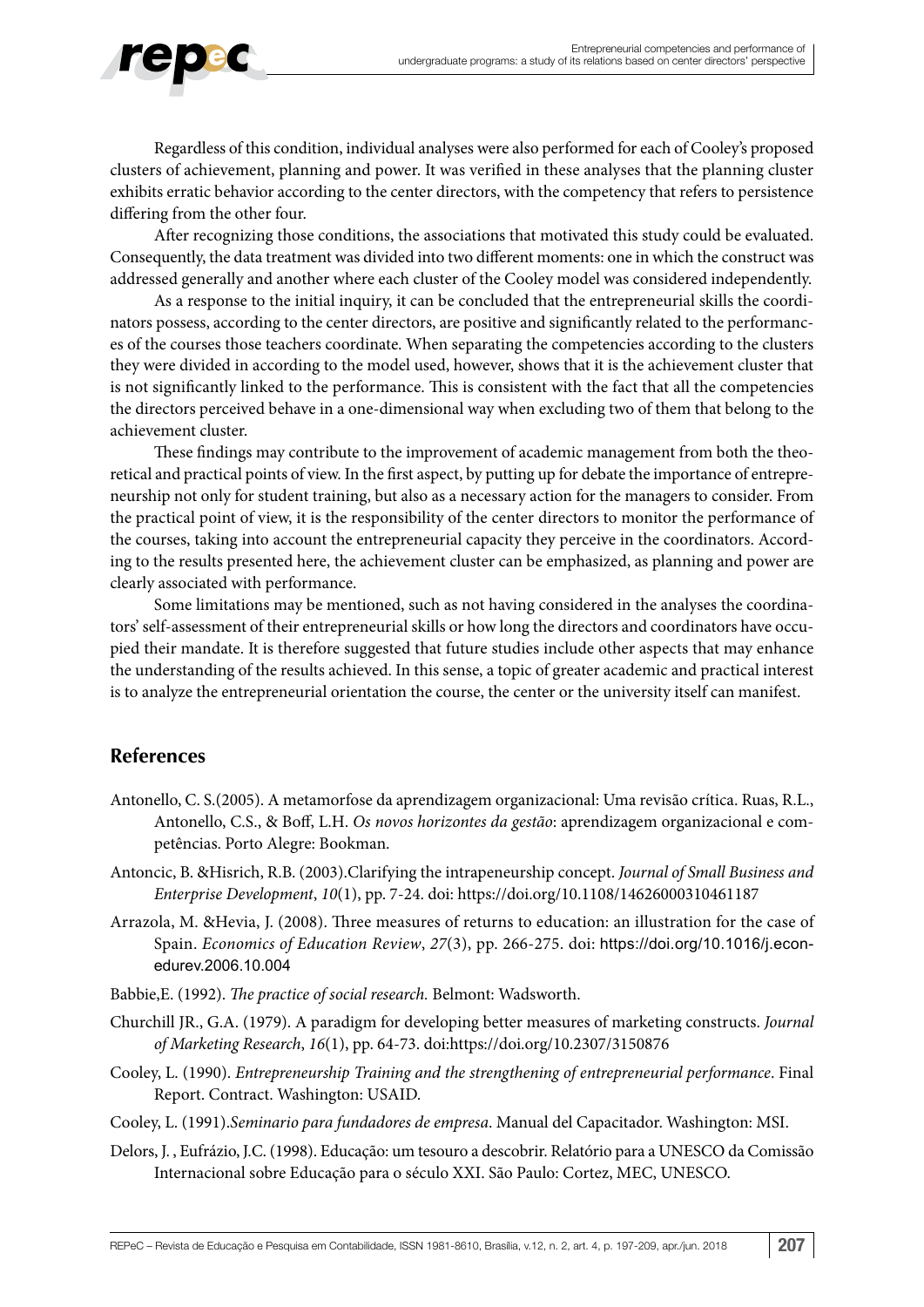

- Dornelas, J.C.A. (2003). *Empreendedorismo corporativo*: como ser empreendedor, inovar e se diferenciar em organizações estabelecidas. 2. ed. Rio de Janeiro: Elsevier.
- Dornelas, J. C. A. (2008). *Empreendedorismo*: transformando ideias em negócios. 3. ed. rev. e atual. Rio de Janeiro, RJ: Campus.
- Dougherty, D. (2004). *Organizando para a inovação*. Handbook de estudos organizacionais, *3*, pp. 337-360.
- Drejer, A. (2002). *Strategic management and core competencies*. Quorumbooks, USA.
- Durant, T. (2006). *L"alchimie de la compétence*. Revue française de gestion, *160*, pp. 261-292.doi: 10.3166/ rfg.160.261-292.
- Feuerschütte, S. G., Alperstedt, G.D.,& Godoi, C.K. (2012).*Empreendedorismo e competência*: *um ensaio sobre complementariedade e convergência dos construtos*. Revista Eletrônica de Gestão Organizacional, *10*(3), pp. 509-538.
- Filion, L.J.(2004).*Entendendo os intraempreendedores como visionistas*. Revista de Negócios, *9* (2), pp. 65- 80. doi: <http://dx.doi.org/10.7867/1980-4431.2004v9n2p%25p>
- Finney, S.J., & Distefano, C. (2006). Non-normal and categorical data in structural equation modeling. In: Hancok, G.R., &Muelleer, R.O. *Structural equation modeling*: a second course. Charlotte, NC: Information Age Publ.
- Goodes, M.R.& Company, W. (1999).Transformando a cultura de uma empresa global: em empregado de cada vez. In: Dauphinhais, G.W. &Price, C. *Abrindo o jogo*. Rio de Janeiro: Editora Objetiva.
- Hair Jr., J.F., Black, K.W.C., Babin, B.J., Anderson, R.E. & Tatham, R.L. (2009).*Análise multivariada de dados*. 6. ed., Porto Alegre: Bookman.
- Jennings, D.F.& Young, D.M. (1990). An empirical comparison between objective and subjective measures of the product innovation domain of corporate entrepreneurship. *Entrepreneurship Theory and Practice*, *15*(1), pp. 6-20.
- Le Boterf, G. (1997). *Construire la compétence collective de l"entrepriese*. Gestión, Paris, *22*(3), pp. 82-85.
- Le Boterf, G. (2003). *Desenvolvendo a competência dos profis*sionais. 3 ed., Porto Alegre: ArtMed.
- Lenzi, F.C. (2008). *Os empreendedores corporativos nas empresas de grande porte*: um estudo da associação entre tipos psicológicos e competências empreendedoras. Tese de doutorado,Universidade de São Paulo, São Paulo, SP, Brasil.
- Longenecker, J. & Schoen, J.E. (1975). The essence of entrepreneurship. *Journal of Small Business Management.*
- Mant, T.W.Y. & Lau, T. (2000). Entrepreneurial competencies of SME owner/managers in the Hong Kong services sector: A qualitative analysis. *Journal of Enterprising Culture*, *8*(3), pp. 235-254. doi: [https://](https://doi.org/10.1142/S0218495800000139) [doi.org/10.1142/S0218495800000139](https://doi.org/10.1142/S0218495800000139)
- McClelland, D.C. (1971). *Entrepreneurship and achievement motivation*: approaches to the science of sócio-economic development. In: Leygel, P. (org.). Paris: UNESCO.
- Minguzzi, A. &Passaro, R. (2000). The network of relationships between the economic environment and the entrepreneurial culture in small firms. *Journal of Business Venturing*, *16*, pp. 181-207.
- Mitchelmore, S. & Rowley, J. (2010). Entrepreneurial competencies: a literature review and development agenda. *International Journal of Entrepreneurial Behaviour& Research*, *16*(2), pp. 92-111. doi: <https://doi.org/10.1108/13552551011026995>
- Munc, L., Souza, R.B. &Zagui, C. (2012). A gestão por competências e sua relação com ações voltadas à sustentabilidade. *REGE*, *19*(3), pp. 371-389. doi: [http://dx.doi.org/10.5700/issn.2177-8736.](http://dx.doi.org/10.5700/issn.2177-8736.rege.2012.49909) [rege.2012.49909](http://dx.doi.org/10.5700/issn.2177-8736.rege.2012.49909)